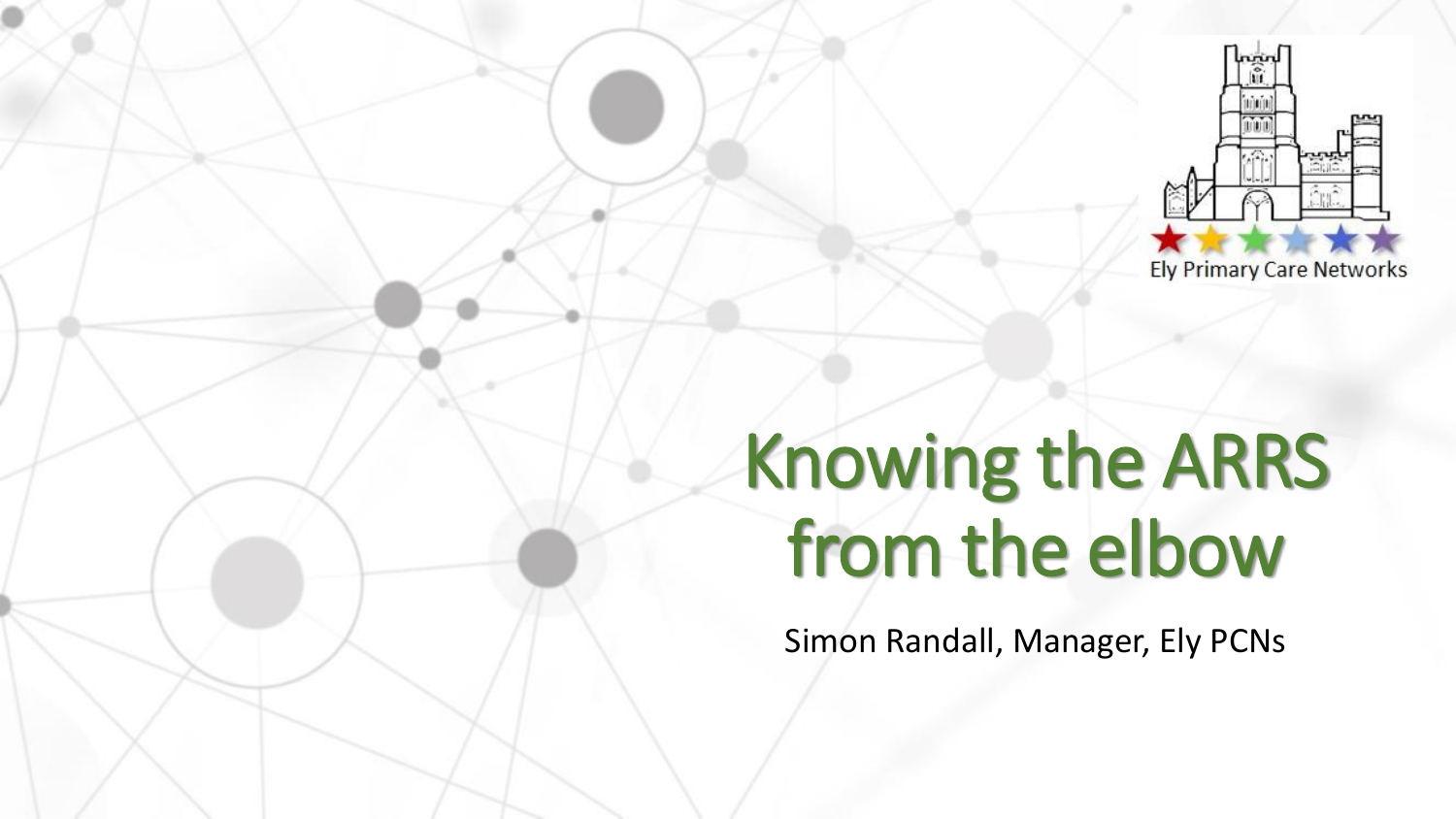# Ely PCNs

- Ely North PCN (38,659) Dr Zoe Hutchinson
	- Cathedral, St George's, St Mary's
- Ely South PCN (37,223) Dr Richard Brixey
	- Burwell, Haddenham, Staploe
- Joint PCN Board of six GP Partners
- Work as one PCN
- Make up 6 of the 8 Practices in East Cambs

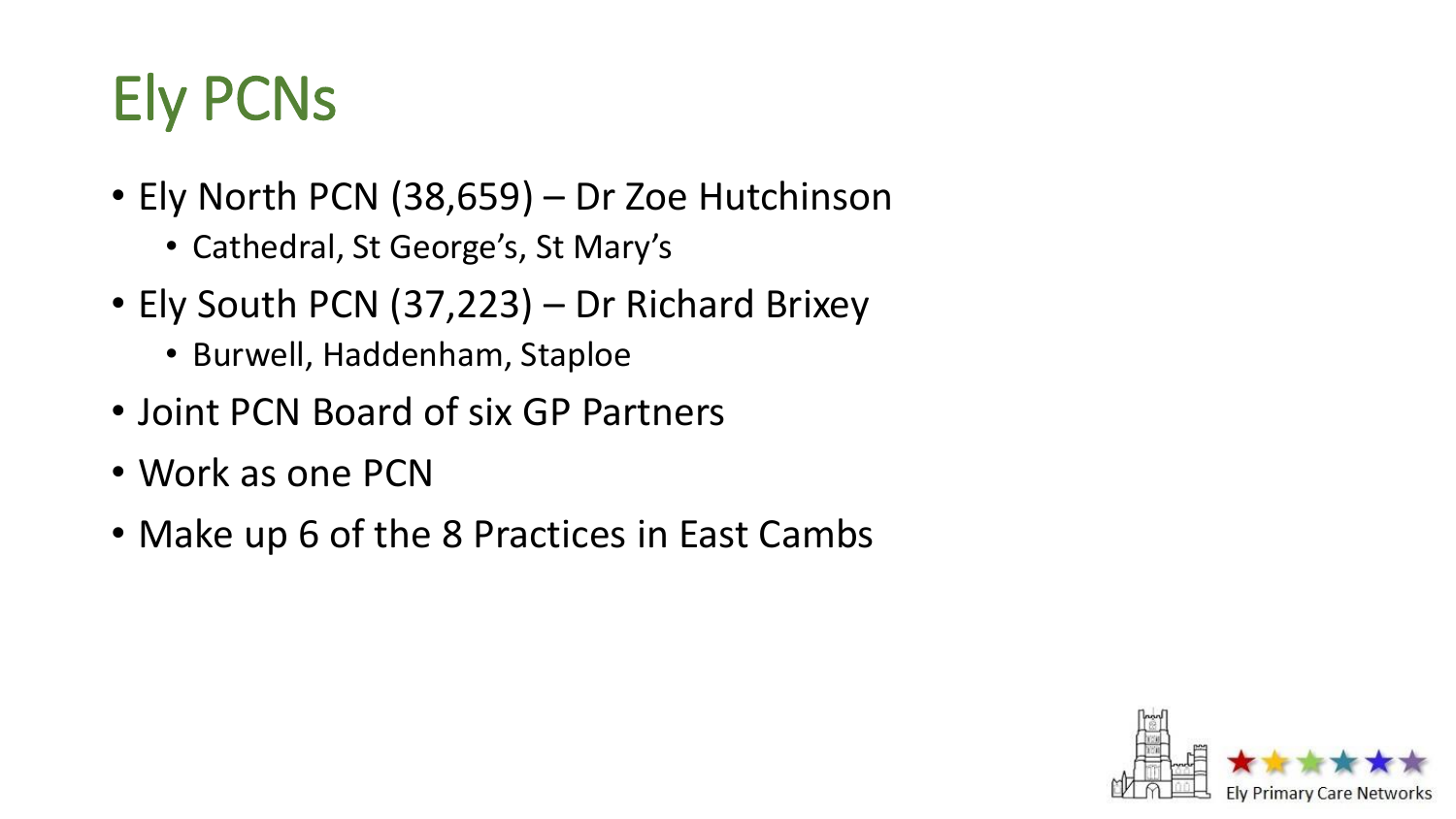### Our Additional Roles

#### **Additional Roles Reimbursement Scheme**

- 5 Social Prescribers
- 5 Clinical Pharmacists
- 3 Health & Wellbeing Coaches
- 3 Care Co-ordinators
- 2 First Contact Physios (1 year contract with CCS)
- 2 Pharmacy Techs

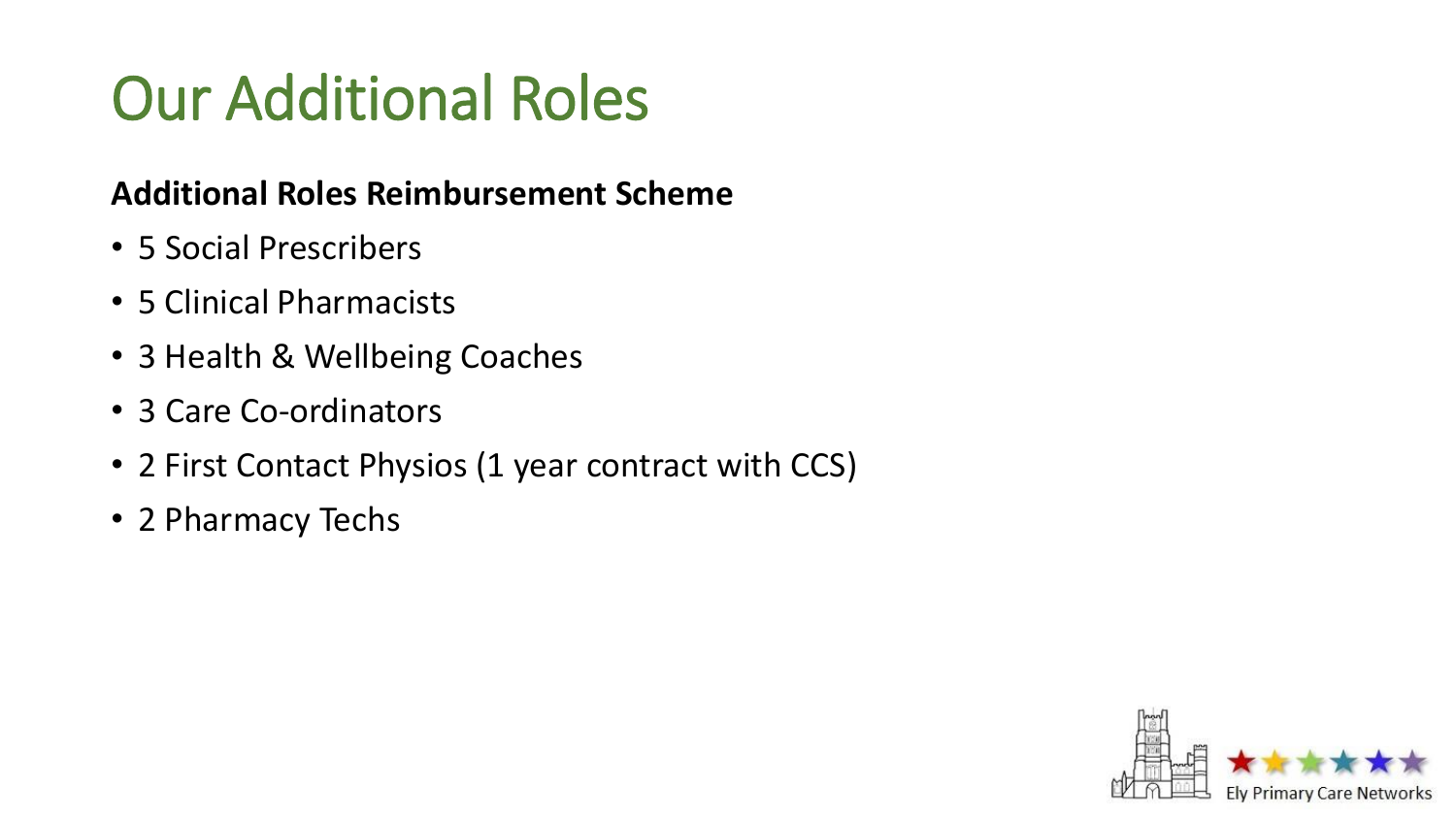## Further PCN-funded roles

- **Innovation fund monies**
- 1 Drug and Alcohol Worker (1 year contract with CGL)
- Project supporting young people who've experienced DV (Acorn project)
- Carers Break Co-ordinator (contract with Caring Together)
- **Development funding and Core funding**
- Diabetes Lead GP one session per week
- Frailty Lead GP one session per week
- PCN Lead Nurse one session per week
- PCN Manager full time.

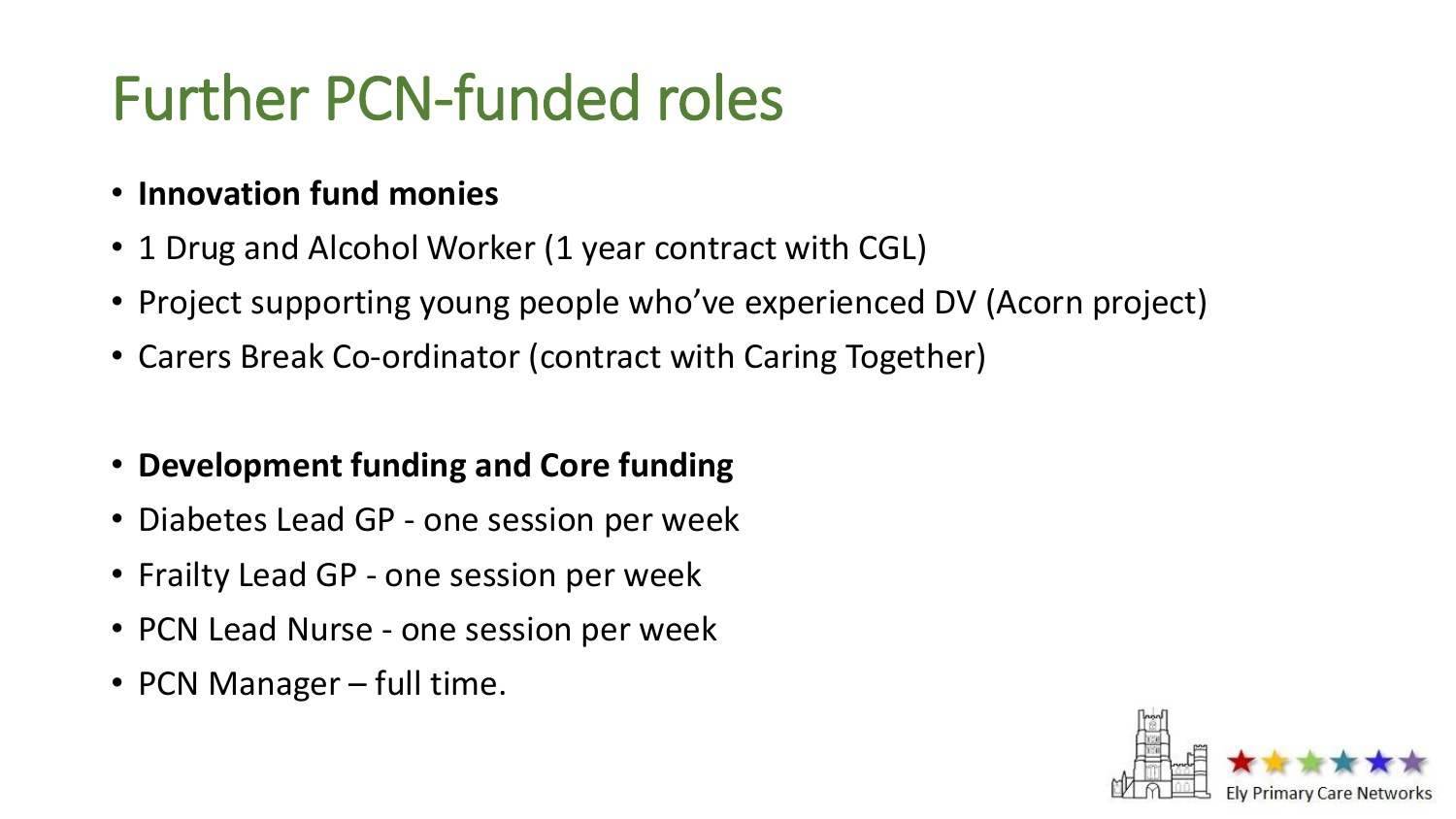#### Recruitment that fits strategy and needs

- Joint strategy and recruitment plans agreed at PCN Board*.* 
	- *What do we want most, how many do we want / can we afford?*
- Chose those professions most beneficial to day-to-day work of Practices.
- And those most helpful in fulfilling Enhanced Service contracts?
	- *SMRs, referrals to Social Prescribers, Frailty.*
- Specific projects from local neighbourhood need
	- *drug and alcohol, breast feeding, DV, Carers.*
- We're interested in MH workers and Paramedics
	- *Currently issues that need working out with System Partners.*

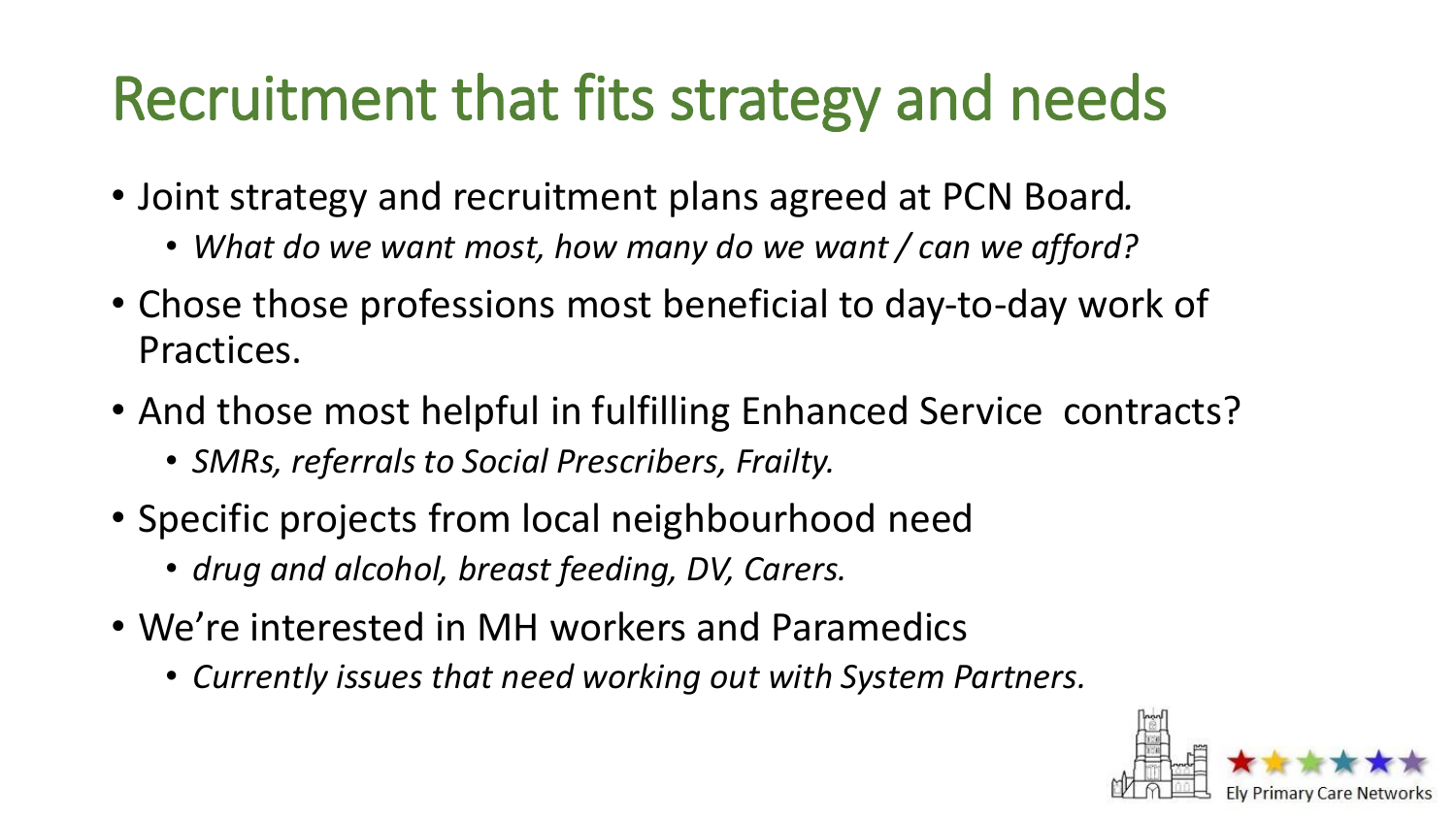## Groups of ARRS staff

- We decided to recruit 'departments' of ARRS.
	- Peer support and buddies
	- Individuals not spread too thinly between Practices.
	- Shared goals, priorities, training
	- Considering seniors helps line-management arrangements org chart.
- Clinical supervision vs line management.
	- Set fee agreed for GPs supervising Clinical Pharmacists. Invoices to Nominated Payee.
- Useful for leaders to have clear, shared vision and expectation of the role
	- the new ARRS will ask what you want them to do.
	- Care Co-ordinator good example broad church.

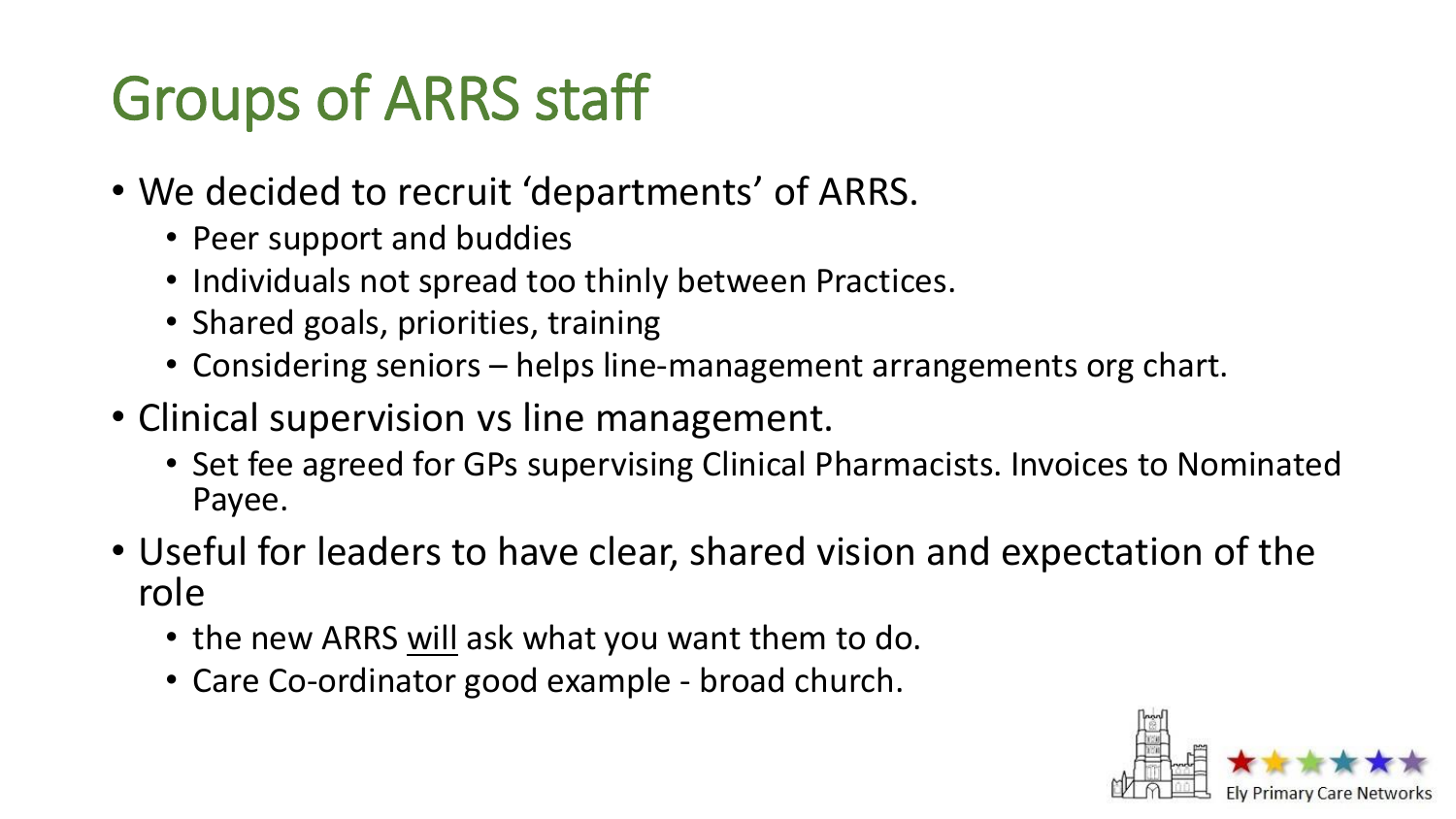### **Costings**

- 'On Costs' amounts reimbursed are for staff salary + employers contribution to NI and Pension. So factor in the on costs aside when agreeing salary, or Lead Practice / PCN will take a hit.
- Created a spreadsheet that calculates hourly <-> annual salary that takes into account on costs.
- Careful using Practice's Rule of Thumb on costs
	- can be higher than actuals, leaving you with non-competitive rates of pay.
	- Rule of thumb of 26.38% 28.5% but calculating from payslips, actual on costs nearer 23-25%
- Warning re costings for commissioned services if claiming via reimbursement portal.
- Little point in offering low start wages, as only reimbursed at that low level.
- Conversely, little scope for salary progression as there is a maximum reimbursement cap.

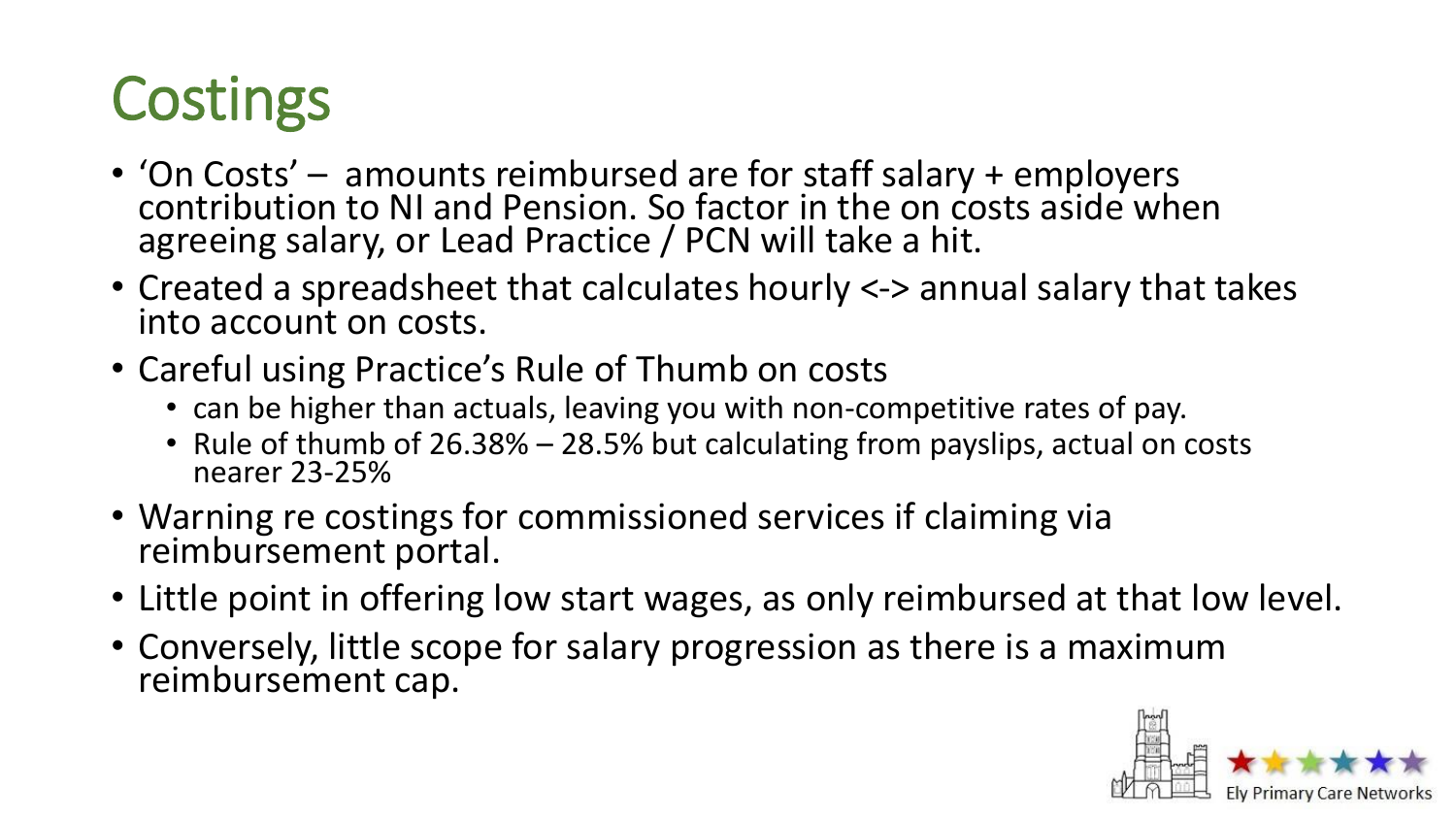#### Recruitment

- Jobs specs have particular demands and constraints
	- can tweak to local focus, but only within overall spec and remit, or won't be reimbursed.
- NHS Jobs can set up PCN 'organisation' like a Practice.
- Centralised recruitment offers helpful.
- Share .pdf of advert across Practices and websites.
- Job specifications available in Network DES, and online PCN fora.
- Lead Practice model, be clear about employer being Nominated Payee.
- Our recruitment success has been variable.
- Prepare for questions at interview
	- training courses, base of work, salary progression, +/- 6 month probation etc
- Involve Network Practices and the ARRS staff in post in selection panels and questions.

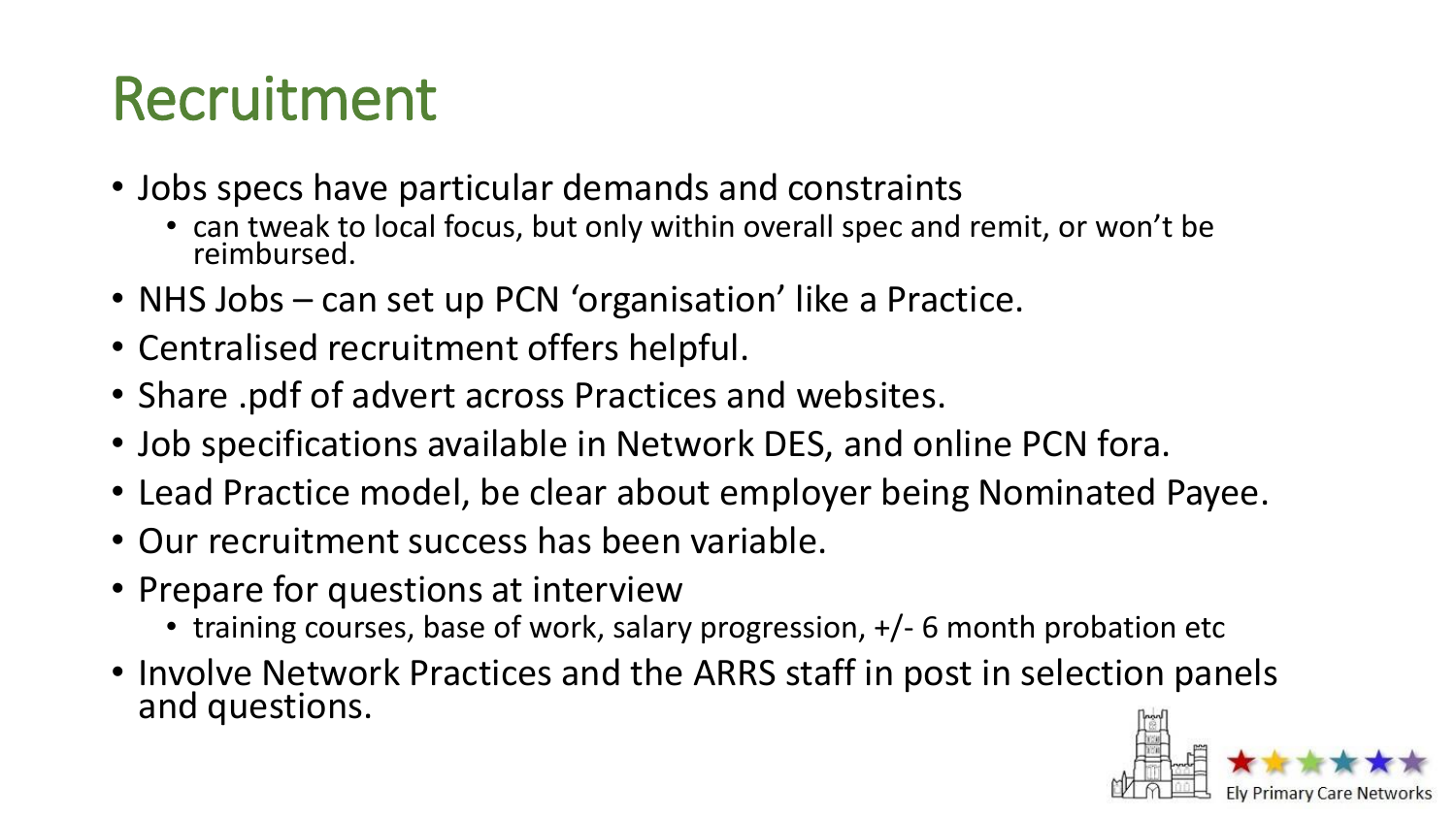#### Preparing for their start 1

- Remember ARRS staff are employees of Lead Practice.
	- Include in team info, mandatory training, Teams channels as such.
- Ensure finance leads / payroll know of recruitment.
- Communicate post to Network Practices and System Partners.
- Supervision. Clinical and managerial. 6mo probation reviews and appraisals.
- Authorisations
	- Annual leave? Particularly when work at more than one Practice. Practice processes vary.
	- Who takes sickness absence calls?
	- Who authorises study and training?
- Register them on workforce portal.
- Equipment and tech
	- PCs, laptops, mobile phones, nhs.net email, access to Teams channels.
	- Smartcard, multiple SystmOne log ins, SystmOne training.

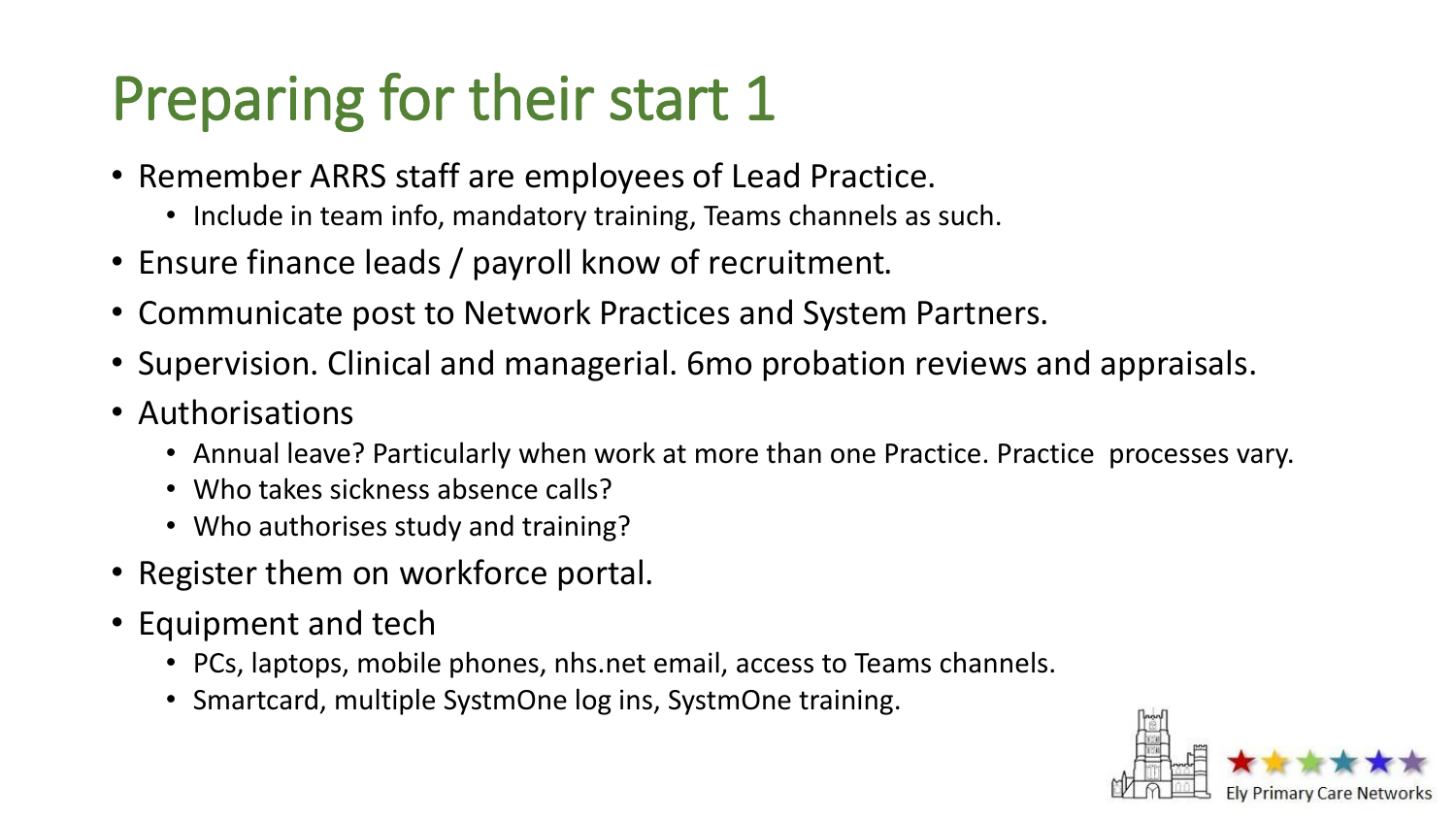## Preparing for their start 2

- Room availability!
- Homeworking policy and arrangements.
- Identify supervisors and buddies.
- Schedule supervision times, more frequent at first.
- Communicate with Network Practices
	- office bases, days of work, hours per week available to that Practice.
- Referral processes set up S1 Task groups, shared email, askmyGP group, MDT.

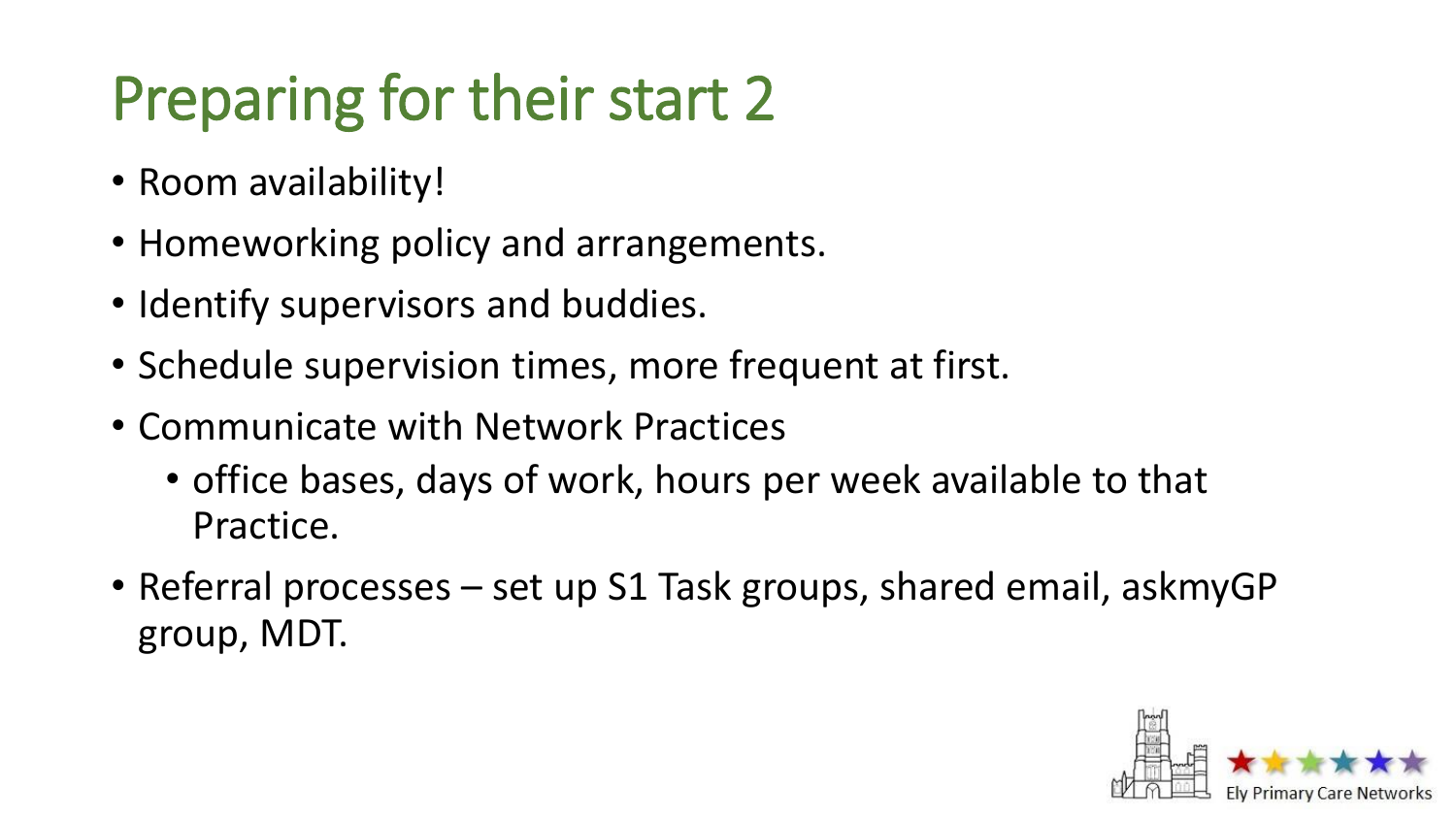### Inducting and supporting

- ARRS staff can feel 'outside' the Practice Teams.
	- Not quite like recruiting and inducting our usual Practice staff.
	- New to them, new to us, new to patients.
	- Acknowledge role uncertainty.
- Invite to Practice meetings / MDTs.
	- Connects
	- Helps referrals
- Org charts and contact details useful.
- Identify their Go To people.
- ARRS Department meetings.
- Record the supervisions, 6mo probation.
- Training courses.

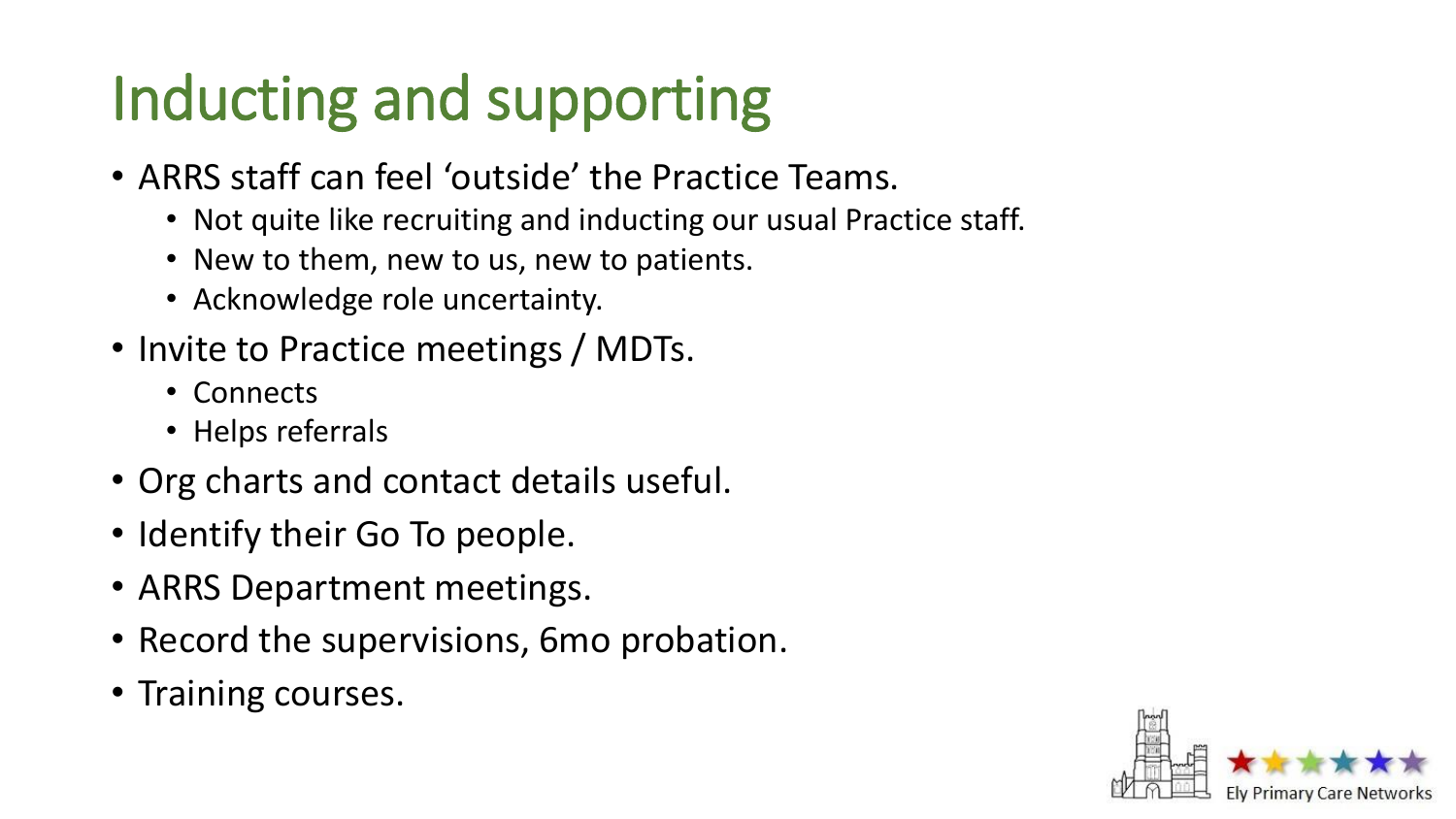# Our learning 1

- Agree together.
- Get widest possible involvement in recruitment and leadership.
- Found it useful to have a spreadsheet balancing ARRS hours available with Practice list size. Helps fairness and positioning.
- National Ready Reckoner worth spending time on.
- CCG support team very helpful Nicola, Emma, Jo, Alys, et al.
- Watch the on costs.
- Practice room space and IT availability.
- Supervisions and 'department' meetings.

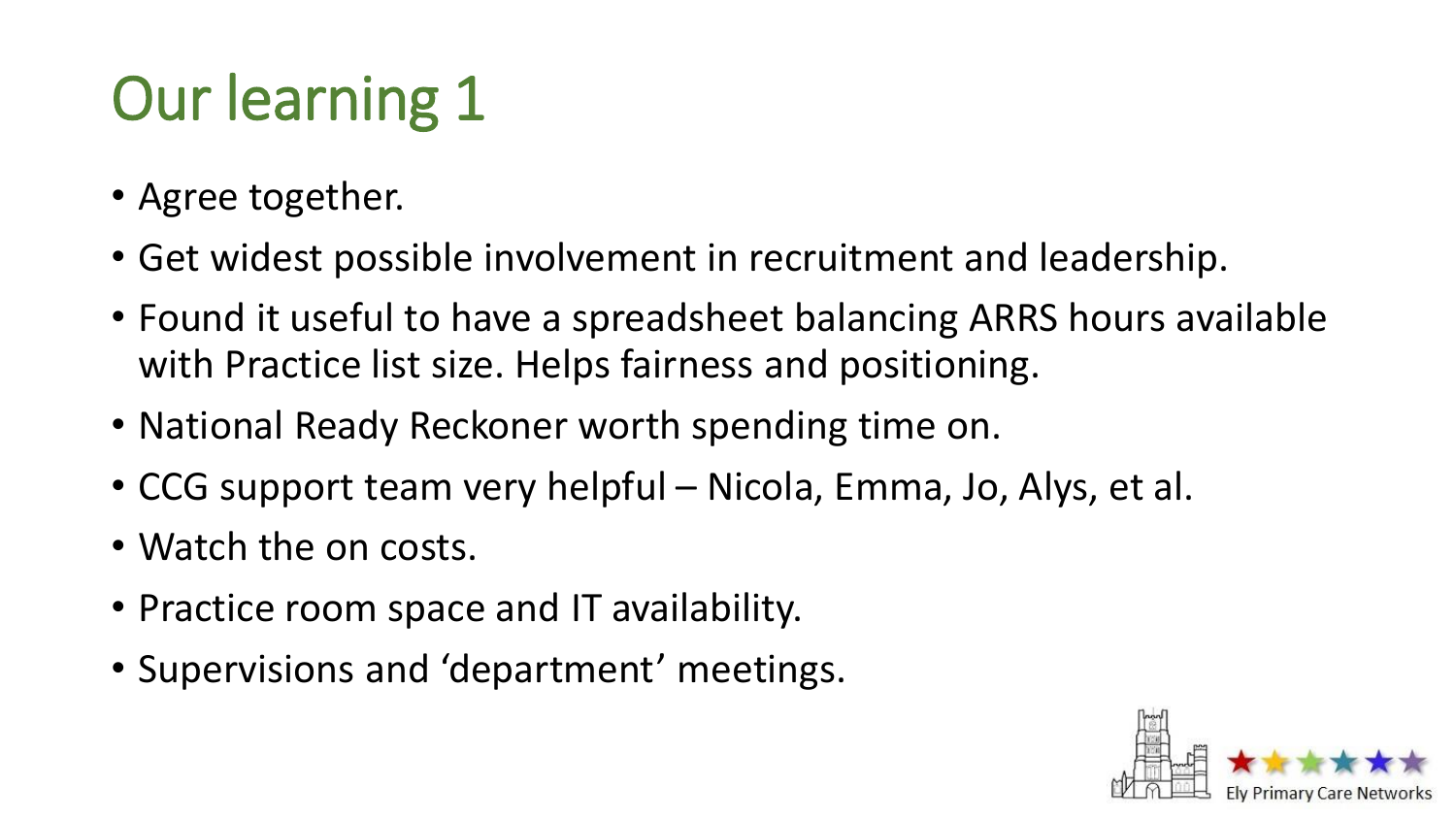# Our learning 2

- Need to do all the things you'd normally do for a new team member, and more.
	- New role to practice teams
	- New role to patients
	- New role to incumbents
	- Cross-Practice working
	- Reimbursement portal monthly
	- Constraints on salary
- Easier working with another PCN.
- Bear with the manager leading this for your PCN and Practices.